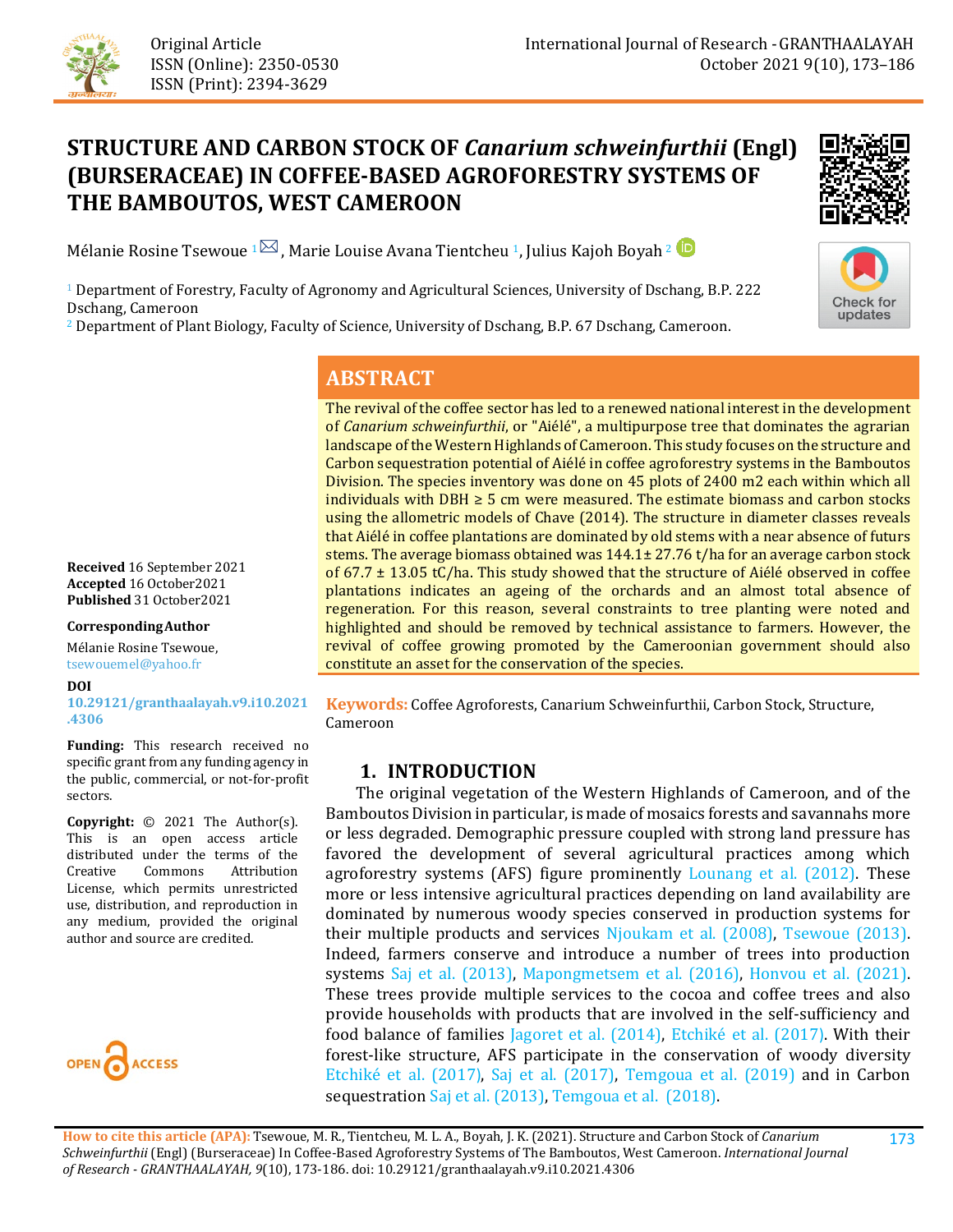> The potential of AFS to act as Carbon sinks is increasingly being emphasized, indeed, AFS store Carbon in plant biomass, soils, and wood and non-wood products, while maintaining agricultural production [Albrecht and Kandji \(2003\),](#page-9-0) [Schoeneberger \(2009\),](#page-12-5) [Atangana et al. \(2014\).](#page-10-2) Thus, they represent a promising option for sustainable environmental management. Although Carbon sequestration has long been an underutilized benefit of agroforestry [Montagnini and Nair \(2004\),](#page-11-4) the fact remains that this environmental service is increasingly recognized and valued [Kumar and Nair \(2011\),](#page-11-5) [Temgoua et al. \(2018\).](#page-12-4) Similarly, AFS accumulate woody biomass according to its floristic composition and structur[e Tchatchouang et](#page-12-6)  [al. \(2018\),](#page-12-6) [Kombate et al. \(2019\).](#page-11-6) Among these woody species, *Canarium schweinfurthii* commonly known as "Aiélé" or incense tree or black fruit trees is prominent. The interest of the tree lies mainly in its fruit production and the exploitation of its wood. Indeed, the fleshy and resinous pulp of the fruit is edible after cooking in hot water. Similarly, it is eaten along with many tubers such as cassava, yam and sweet potato [Njoukam \(1998\).](#page-11-7) [Tchouamo et al. \(2000\)](#page-12-7) found that in a single production season, the black fruits brought in about 27 million CFA francs in the villages of Bamboutos Division alone. In addition, the wood of C. *schweinfurthii* is used in light carpentry works. Indeed, it is widely used in carving and in the manufacture of utensils [Tsewoue et al. \(2019\).](#page-12-8)

> However, in the face of increasing environmental problems, there is a growing interest in assessing the ecosystem services provided by trees in research and development institutions. Indeed, the integration of trees in agroecosystems has the potential to increase soil fertility, reduce erosion, increase biodiversity, and reduce greenhouse gas content in the atmosphere through carbon sequestration [Nair et al.](#page-11-8)  [\(2009\).](#page-11-8) Many other species including *Chlorophora excelsa, Albizzia spp, Entandrophragma spp, Canarium schweinfurthii* are generally maintained and protected in cocoa and coffee plantations for their multiple products and services [Jagoret et al. \(2014\),](#page-11-3) [Manga et al. \(2013\),](#page-11-9) [Saj et al. \(2017\),](#page-12-2) [Temgoua et al. \(2018\),](#page-12-4) [Tsewoue et al. \(2019\).](#page-12-8) Similarly, agroforestry systems based on perennial crops such as coffee and cocoa trees by maintaining a high density of tree species in the plots for various services and uses, offer very interesting opportunities, for carbon storage [Zafack et al. \(2002\),](#page-13-0) [Saj et al. \(2013\),](#page-12-1) [Temgoua et al. \(2018\).](#page-12-4) By generating many ecological services, agroforestry systems are perceived as sustainable and therefore eligible for the mechanism to reduce emissions from *deforestation* and *forest degradation* [Atangana et al. \(2014\).](#page-10-2) Although the potential for woody diversity conservation and carbon storage in cocoa agroforestry systems in Cameroon is well documented Saj et al.  $(2017)$ , Temgoua et al.  $(2018)$ , the fact remains that in coffee agroforestry systems, much remains to be done.

> Within the framework of the revival of coffee production by the State of Cameroon, due to the abandonment by producers because of the volatility of world coffee costs and the economic recession of the agricultural sector in the 1980s [Annonymous \(2012\),](#page-10-3) we are increasingly observing a renovation and extension of orchards. The availability of appropriate technologies therefore requires the acquisition of information on the structure and sequestration potential of trees in coffee agroforestry systems. Hence, the objective of the study was to determine the structure of the stand of C. *schweinfurthii* and to estimate its biomass and its potential for carbon sequestration in the coffee agroforestry systems in the Bamboutos Division.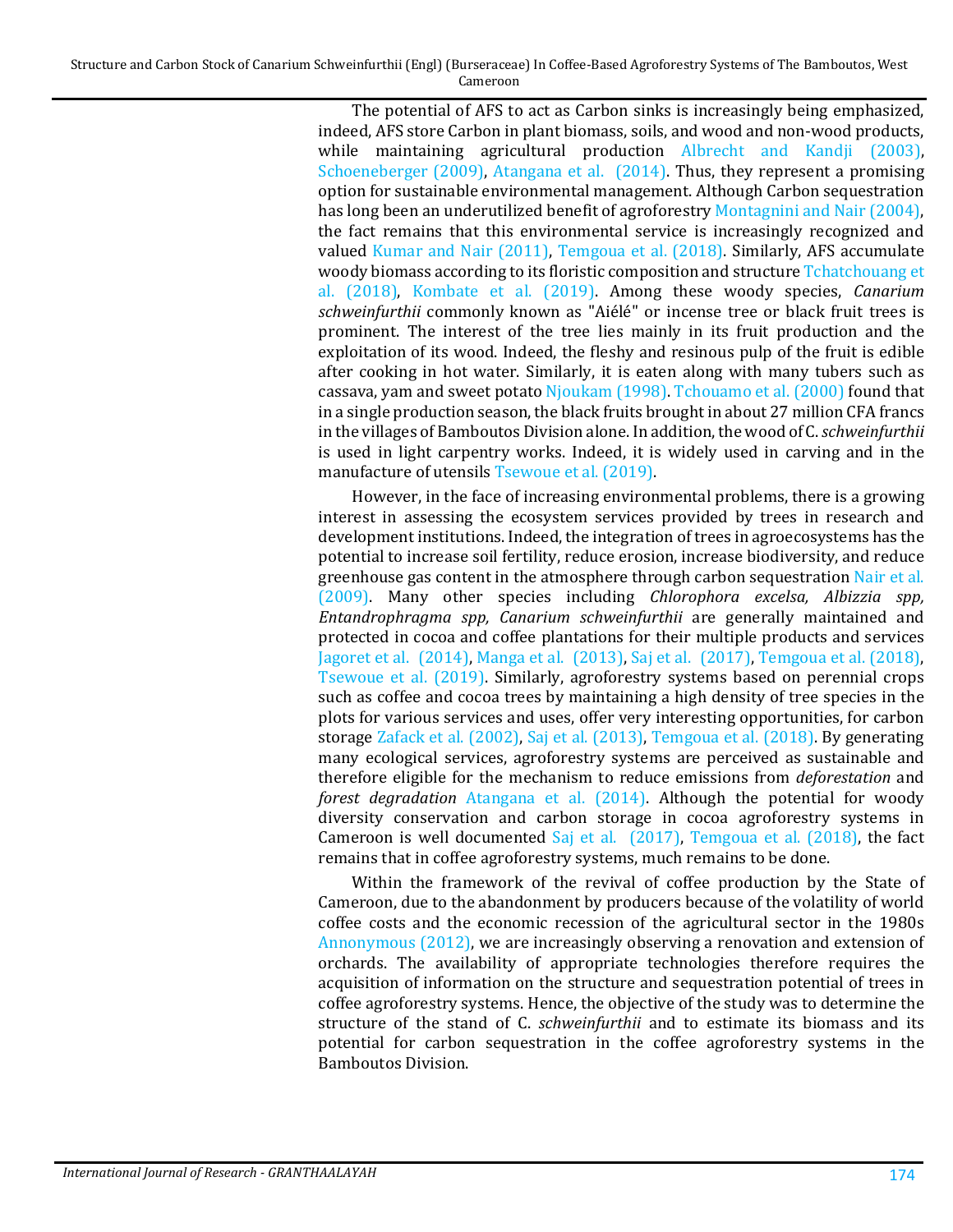### **2. MATERIALS AND METHODS 2.1. STUDY AREA**

Data were collected in three major clusters (Babeté, Bafounda and Bamougong) in the Bamboutos Division [\(Figure 1\)](#page-2-0). With an area of 1155 km2, Bamboutos Division is located between 5° and 6° North latitude and between 9° and 11° East longitude. It is home to a population of 140,000 (PCD, 2013). It is a highland area, with an altitude of above 1100 m above sea level. The climate is characterized by a rainy season that lasts nearly 8 months with a relatively moderate total rainfall (about 1600 mm of rainfall per year). The major activity practiced in this part of the country is trade and agriculture which occupy more than 80% of the active workforce. A combination of a polyculture system in two annual cycles is generally practiced, where perennial crops (coffee, fruit trees) are often in association with annual crops in a complex combination [Manga et al. \(2013\).](#page-11-9)



<span id="page-2-0"></span>**Figure 1** Localisation map of the study area: Source: ICRAF (2012)

## **2.2. STUDIED SPECIES**

*Canarium schweinfurthii* (Engl) is a species of the Burseraceae family. It is an ombrophilous species native to the forests of the Ethiopian highlands; it is widespread in sub-Saharan Africa and can reach 25 to 40 m in height with a trunk of about 1.50 m in diameter [Njoukam and Peltier \(2002\).](#page-11-10) Its base is slightly conical or with a serif. Its straight, cylindrical bole has a very branchy crown with clumped foliage consisting of large leaves grouped in stars at the ends of the branches [\(Photo](#page-3-0)  [1\)](#page-3-0). The leaves are in a stelescent bundle of about ten at the end of the branches, deciduous, and alternate. They can reach 60 cm in length with a sub aligned petiole going to 12 pairs of opposite leaflets. The leaf blade is lanceolate or elliptical, measuring 8.5 x 6 cm. The tree bears fruit from the age of 8 years and grows in height and diameter (4 cm every year) [Njoukam \(1998\).](#page-11-7) The inflorescence has whitish, campanulate flowers that can reach 1 cm in height, trimerous, 6 stamens in the male flowers, 3-locular ovary in the female flowers. The fruits [\(Photo 2\)](#page-3-1) are ellipsoidal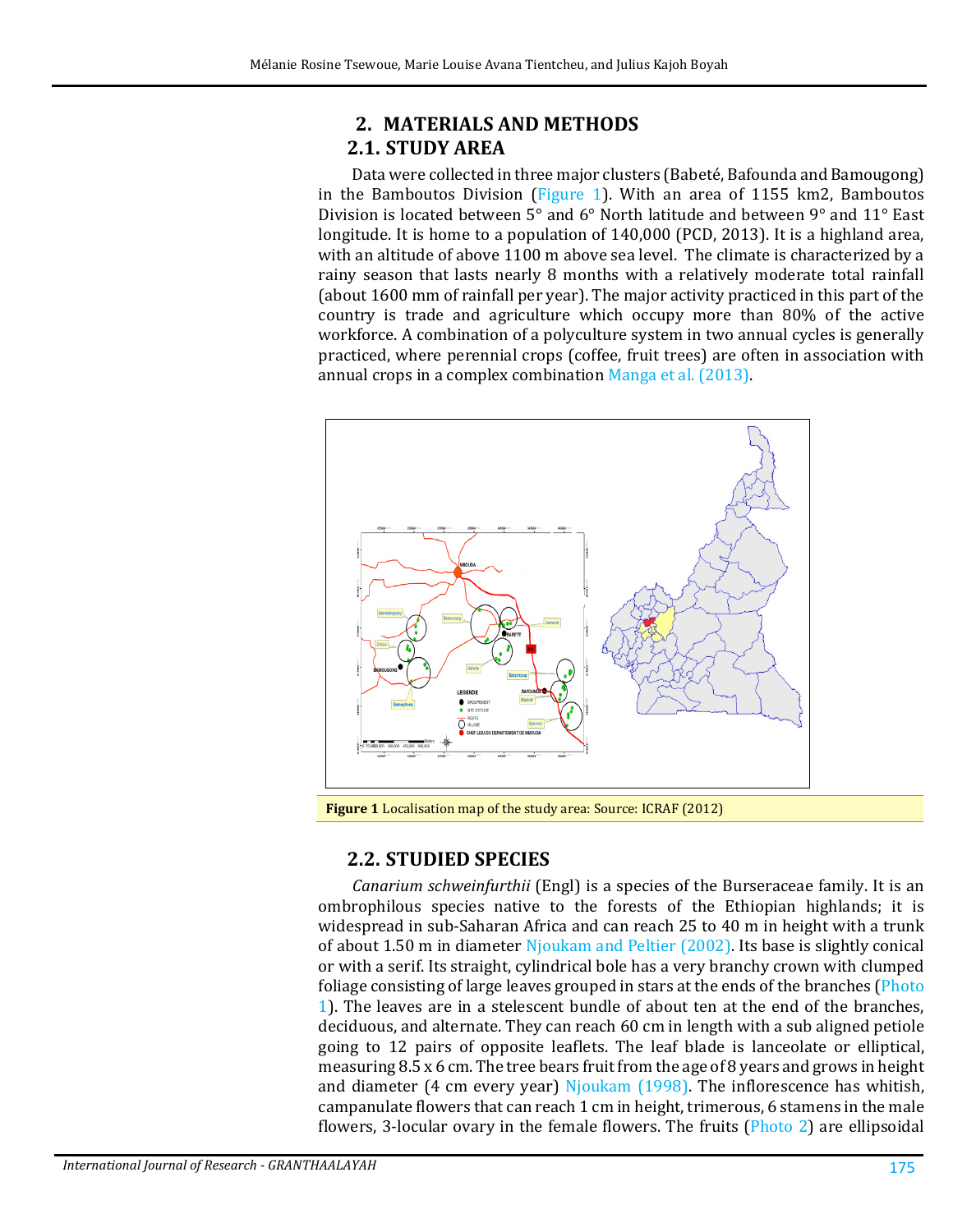> drupes purplish at maturity, from 3 to 4 cm in length and 1.2 to 2 cm in diameter of appearance close to the fruits of olive tree), from where the name "African olives" is obtained. A fruit can have an average mass of 7 g, i.e., 50% for the pulp and 50% for the seed [CTFT \(1989\).](#page-10-4)



**Photo 1** Patial view of the crown of C. *schweinfurthii*

<span id="page-3-0"></span>

**Photo 2** Branch of C. *schweinfurthii* with leaves, mature fruits (violet colour) and immature fruits (green colour)

### <span id="page-3-1"></span>**2.3. DATA COLLECTION**

The inventory was carried out in 45 coffee plantations, that is, 15 plantations per cluster of localities, chosen randomly with the only selection criterion being the presence of C. *schweinfurthii* in the plot. In each plantation, a counting device was set up by adapting the method described by [Hairiah et al. \(2010\)](#page-10-5) with the installation of rectangular main plots of 2400 m2 (40 m X 60 m) for the counting of individuals with a diameter at chest height greater than or equal to 30 cm and secondary plots of 800 m2 (20 m X 40 m) for individuals with a diameter between 5 cm and 30 cm. Measurements of diameter, total height and bole were taken, with stands less than 10 cm in diameter classified as potential regenerations [Dourma et](#page-10-6)  [al. \(2011\).](#page-10-6) Species heights were measured with a clinometer and diameters with a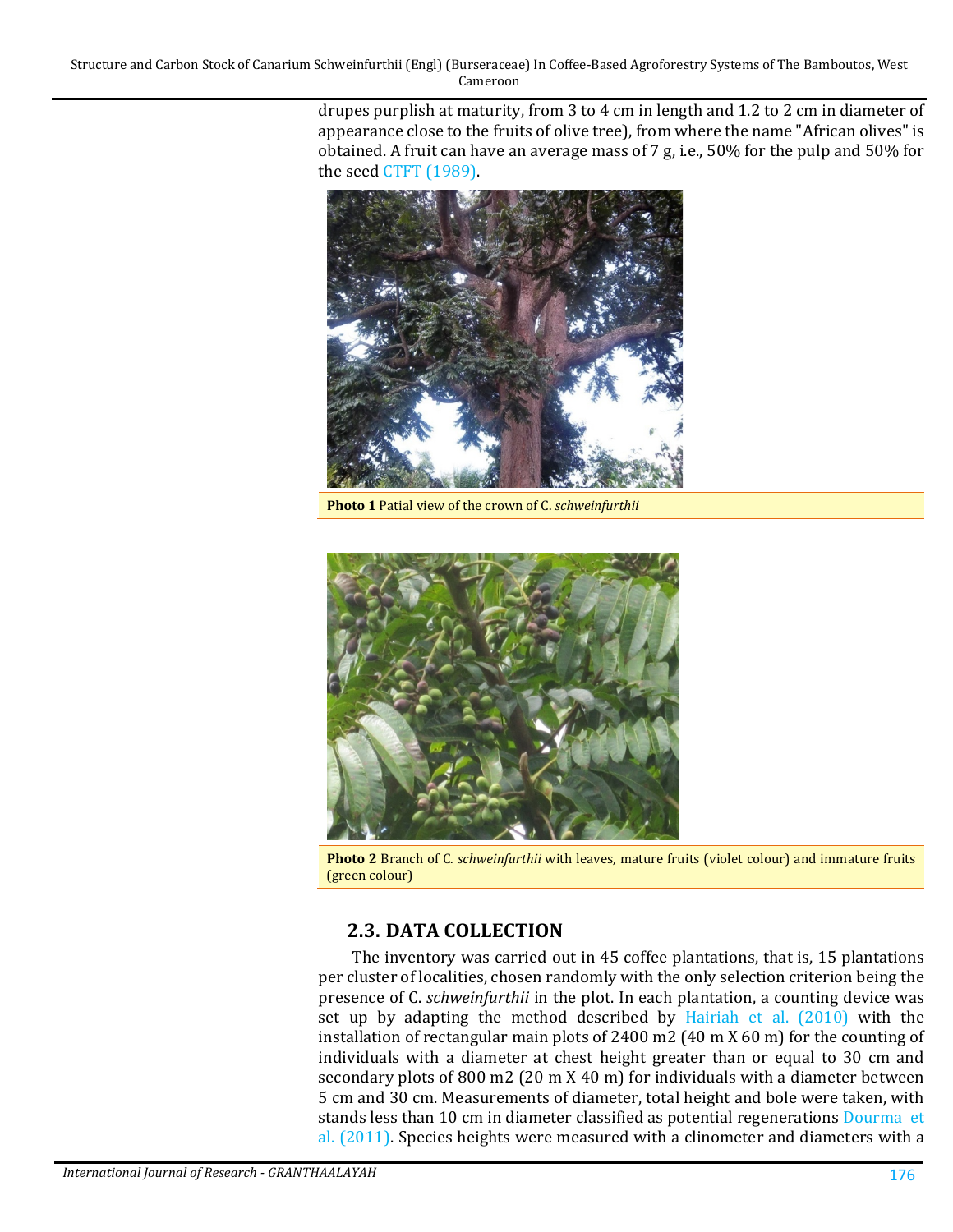tape measure. The areas, ages of the plantations, and the origin of the trees (retained or introduced) were provided by the owners. The average size of the plantations was 2.5 ha.

#### **2.4. DATA PROCESSING**

The collected data were entered into the Microsoft Excel®2013 spreadsheet. The distribution of stands by height and diameter classes was adjusted [Glèlè Kakaî](#page-10-7)  [et al. \(2016\).](#page-10-7) Statistical analyses were performed using SPSS (Statistical Package for Social Science version 21.0) software. Structural variables were calculated according to the formulas:

Density (D):  $D = (Ni/Si) 0.0001$ 

Average diameter (Dm): Dm  $\sum di/Ni$ 

Basal area (G):  $G = \pi$  di<sup>2</sup>/4

where Ni = number of individuals present from group i, Si = area of group i, and di = diameter of individual i.

Distribution histograms were constructed by 50 cm diameter class and 10 m height class to account for the demographic structure of C. *schweinfurthii* stands.

#### **Biomass Estimation**

The aboveground biomass of C. *schweinfurthii* trees was estimated using the allometric equation of [Chave et al. \(2014\)](#page-10-8)

BA=  $0.0673 \times (\rho D^2 H)^{0.976}$ .

Where: BA = tree aboveground biomass (in kg); D = tree diameter (in cm); H = total tree height (in m) and  $\rho$  = tree specific gravity (0, 48 g.cm-3) Vivien and Faure [\(2012\).](#page-13-1)

The estimation of belowground biomass of each standing individual conformed to the guidelines established by IPCC (2006). According to these, the root biomass equivalence of standing woody plants is found by multiplying the value of aboveground biomass (BA) by a coefficient R whose value is estimated to be 0.24.

 $BS = BA \times R$ 

Where:  $BS = below$ -ground biomass;  $BA = above$ -ground biomass and  $R =$ root/stem ratio.

The evaluation of carbon stocks was obtained by multiplying the sum of biomass (above and below ground) by the ratio CF (carbon fraction) which is 0.47 (IPCC, 2006).

 $SC = (BA + BS) \times 0.47$ 

Where:  $SC = total$  carbon stock,  $BA = above$ ground biomass and  $BS =$ belowground biomass.

#### **3. RESULTS**

### **3.1. CHARACTERISTICS OF C. SCHWEINFURTHII PRODUCTION SYSTEMS IN THE BAMBOUTOS**

In Bamboutos Division, C. schweinfurthii is present in 4 types of production systems, namely coffee plantations, food crops, fallow lands and home gardens [\(Table 1\)](#page-5-0).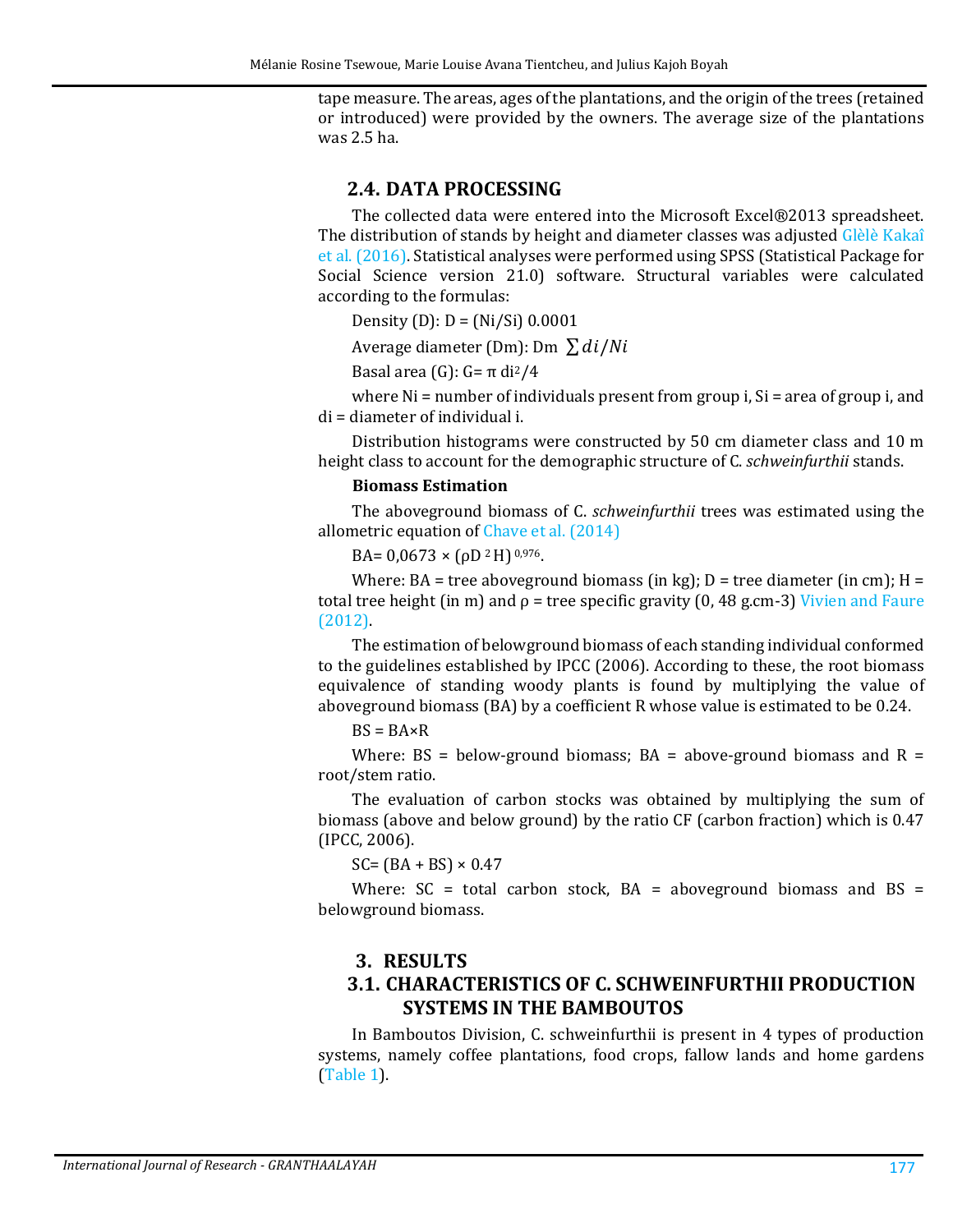<span id="page-5-0"></span>

| Table 1 Comparative table of the different production systems of C. schweinfurthii |                           |                                   |                                         |                                                                |  |
|------------------------------------------------------------------------------------|---------------------------|-----------------------------------|-----------------------------------------|----------------------------------------------------------------|--|
| <b>Characteristics</b>                                                             | <b>Woody</b><br>diversity | <b>Main staple</b><br>crops       | Average C.<br>schweinfurthii<br>density | C. schweinfurthii<br>layout                                    |  |
| Production<br>systems:                                                             |                           |                                   |                                         |                                                                |  |
| Coffee fields                                                                      | 14 species                | Coffee                            | 1 to 4 stands                           | Upper tree stratum,<br>center of plantation                    |  |
| Food fields                                                                        | 5 species                 | Zea mays,<br>P. vulgaris          | 1 to 2 stands                           | On the edge or inside<br>the plantations.                      |  |
| <b>Fallows</b>                                                                     | 15 species                | Abandoned<br>coffee               | 1 to 3 stands                           | Inside plantations                                             |  |
| Home gardens                                                                       | 6 species                 | Zea mays,<br>Musa sp.,<br>Coffee, | 1 to 2 stands                           | Behind the huts, in the<br>yard, 20 m to 50 m from<br>the huts |  |

**Coffee-based production systems:** They are observed around the houses or miles away from them. Coffee farmers make these systems more complex by integrating trees with various functions. Among the trees cited by farmers as part of their systems are species such as: *Persea americana, Dacryodes edulis, Cola sp., Psidium guajava, Mangifera indica, Ficus sp, Spathodea campanulata, Pseudopondias microcarpa, Polysia fulva, Cecropia cecropoîdes, Entandrophragma cylindricum*, and *Canarium schweinfurthii* etc. in these systems, C. *schweinfurthii* is one of the largest species that dominate the upper tree stratum.

**Food production systems:** in these systems all coffee trees have been felled for the production of food crops. The staple crops are annual or biennial plants such as *Zea mays*, *Phaseolus vulgaris, Xanthosoma sagittifolium, Manihot esculenta, Arachis hypogea, Ipomoea batatas, Colocasia esculenta, Abelmoschus esculenta, Cucurbita melo, Dioscorea sp*. There are also a few woody species such as *Persea americana, Dacryodes edulis, Cola sp*, is maintained at the edge or inside the plantations, dispersed at very low density.

**Fallows:** These are generally former coffee fields or food-producing agro systems that have been abandoned for at least two years. Many woody species such as *Ficus sp., Spathodea campanulata, Pseudopondias microcarpa, Polysia fulva, Ceiba pentandra, Cecropia cecropoides, Entandrophragma cylindricum*, and fruit trees such as *Persea americana, Dacryodes edulis, Cola sp*. In these systems, C. *schweinfurthii* is dispersed indoors and at low density (1 to 3 plants per plot).

**Hut gardens:** These are generally observed around dwellings. They integrate annual, biennial, perennial and semi-perennial crops such as *Zea mays, Phaseolus vulgaris, Xanthosoma sagittifolium, Manihot esculenta, Arachis hypogea, Allium sepa, Coffea arabica, Musa sp., Solanum tuberosum, Dioscorea spp, Ipomoea batatas, Colocasia esculenta, Abelmoschus esculenta, Cucurbita melo*) as well as domesticated animals. There are fruit trees (*Persea americana, Dacryodes edulis, Cola sp., Mangifera indica*), and forage legumes. C. *schweinfurthii* is maintained behind the huts, in the middle of the yard and sometimes 20-50 m from the dwellings.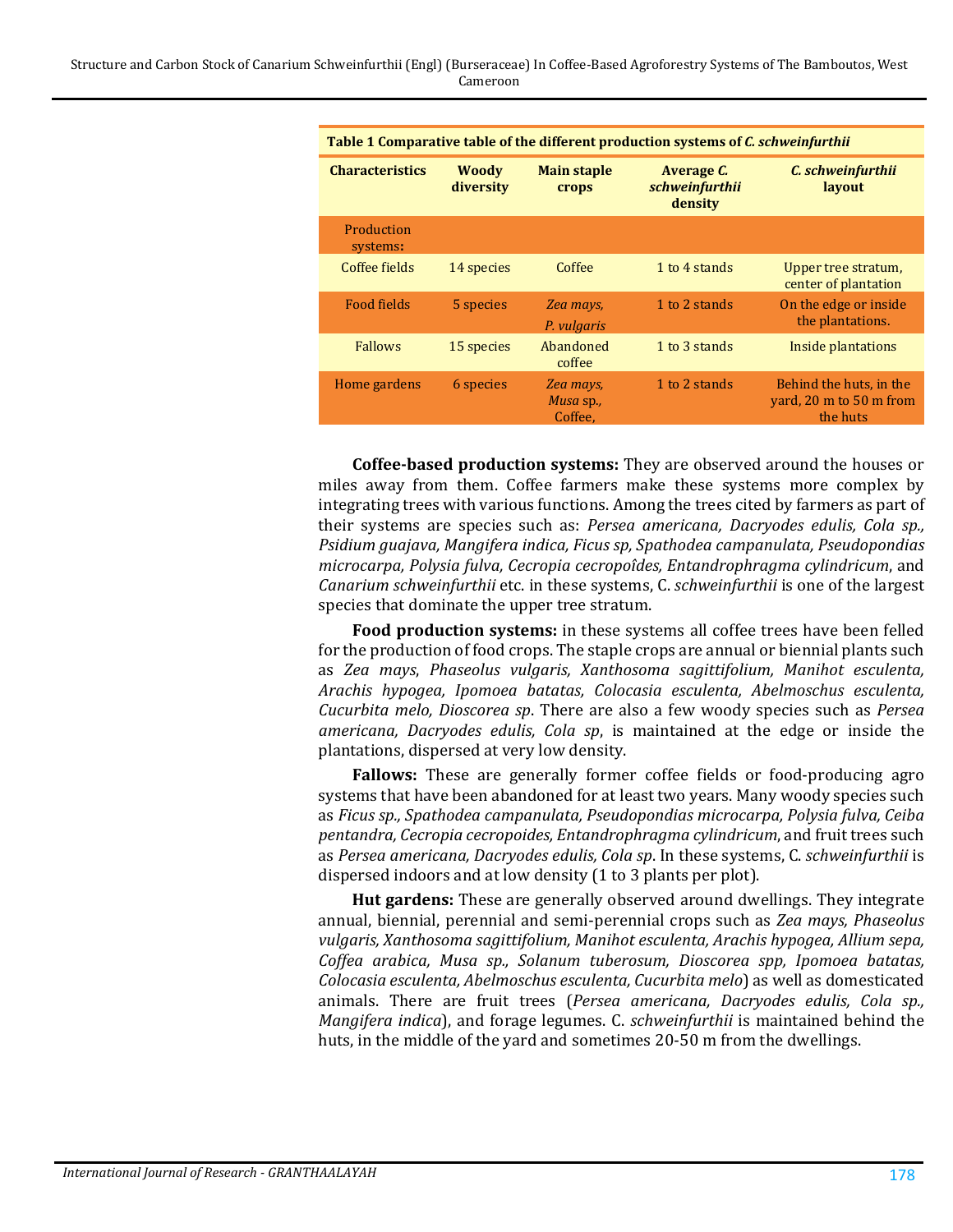### **3.2. STRUCTURAL PARAMETERS OF TREES IN THE STUDY LOCALITIES**

### **3.2.1. DENSITY AND AVERAGE BASAL AREA OF C. SCHWEINFURTHII TREES IN THE CLUSTERS**

Overall, 62 individuals were recorded in a total area of 8.29 ha. [Table 2](#page-6-0) shows the average density of trees recorded per cluster. The average density of C. *schweinfurthii* trees varied between clusters. On average, there are 2.56 ± 1.86, 1.19 ± 0.57 and 9.97 ± 5.16 trees/ha in the Babeté, Bafounda and Bamougong clusters or localities respectively. The average basal area of trees was  $4.24 \pm 1.20$ ;  $5.63 \pm 2.79$ , and  $4.67 \pm 3.40$  m2/ha in the Babeté, Bafounda and Bamougong localities, respectively. The Kruscal-wallis test (p<0.001) shows that there is a significant difference between the tree densities observed according to the localitie. On the other hand, the areas occupied by individuals were not significantly affected by the localitie (p= 0.872).

<span id="page-6-0"></span>

| Table 2 Average Density of trees in the localities. |                                                            |                     |                                       |  |  |
|-----------------------------------------------------|------------------------------------------------------------|---------------------|---------------------------------------|--|--|
| <b>Cluster/locality</b>                             | Number of<br><b>Average density in</b><br>hectare<br>trees |                     | <b>Average basal area</b><br>$m^2/ha$ |  |  |
| <b>Babeté</b>                                       | 24                                                         | $2.56 \pm 1.86a$    | $4,24 \pm 1,20$                       |  |  |
| <b>Bafounda</b>                                     | 17                                                         | $1,19 \pm 0,57a$    | $5,63 \pm 2,79$                       |  |  |
| <b>Bamougong</b>                                    | 2.1                                                        | $9.97 \pm 5.16$     | $4.67 \pm 3.40$                       |  |  |
| <b>Total</b>                                        | 62                                                         | $13, 72 \pm 11, 02$ | $14,54 \pm 9,74$                      |  |  |

Values on the same column with the same letter are not significantly different at 5%

#### **3.2.2. STRUCTURE OF THE TREES SURVEYED BY VILLAGES**

The structure of C. *schweinfurthii* trees varies, depending either on the age of the individuals or on the management mode by the owner. The results obtained show that the height structure of C. *schweinfurthii* trees in the coffee plantations presents the appearance of a bell, with a mode in class 21- 30 in the three villages [\(Figure 2\)](#page-6-1) and also constitutes the maximum average height in the three groups, thus translating that the trees in the plantations are made up of large trees. Small trees (height < 10 m) are almost absent in all the villages studied. This indicates a lack of regeneration of both natural and artificial species in the study area.



<span id="page-6-1"></span>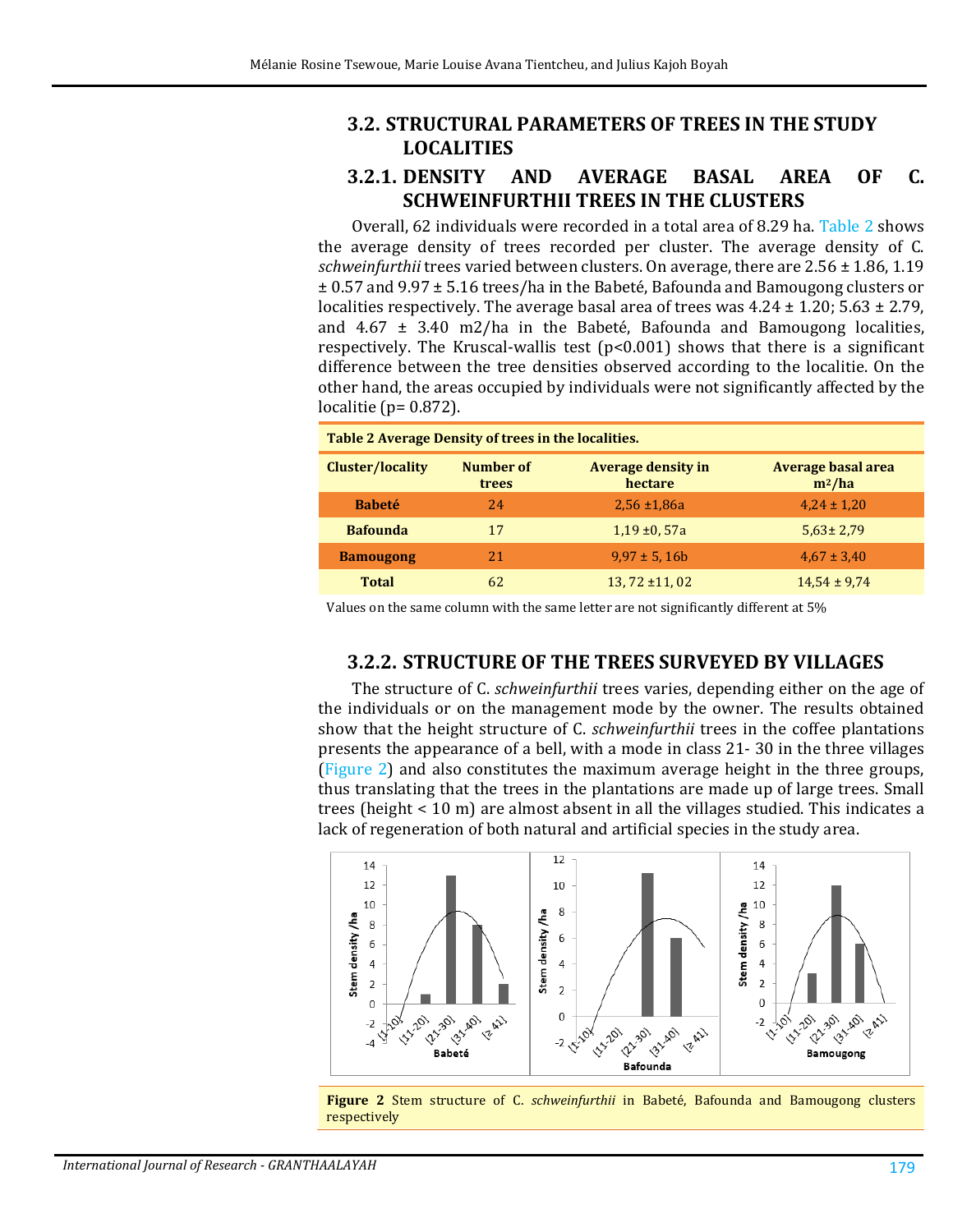Similarly, the diametric structure of C. *schweinfurthii* trees varies between clusters [\(Figure 3\)](#page-7-0). The diameter classes between 51-100 cm (41.93%) and 101-150 cm (33.87%) are the most represented. In Bafounda, there is an almost complete absence of individuals of diameter class  $\leq$  50 cm. In the other two clusters, young individuals of class  $\leq 50$  cm are weakly represented. On the other hand, we recorded a high representativeness of individuals between the classes [51 and 150 cm] and a low number of individuals of large diameter [≥ 200 cm]. The low proportion of small diameter individuals means that the regeneration rate is low and is an indicator of an impossible reconstitution of the orchards. The presence of a few stems of largediameter individuals indicates that the production systems in the clusters are disrupted by actions such as logging.



<span id="page-7-0"></span>**Figure 3** Structure diamétrique de C. *schweinfurthii* respectivement dans les groupements

The average total biomass is estimated at 144.1± 27.76 t/ha over the entire 8.29 ha surveyed. Its distribution is 81.29±11.96 t/ha for the Babeté clusters, 113.39±31.42 t/ha for the Bafounda clusters and 237.35±71.82 t/ha for the Bamougong clusters [\(Table 3\)](#page-7-1). Aboveground biomass was estimated at 121.28±23.93 t/ha and belowground biomass at 22.74±3.83 t/ha.

The amount of carbon stored by C. *schweinfurthii* trees was assessed and shows that carbon stocks of C. *schweinfurthii* trees differed among clusters. C. *schweinfurthii* trees surveyed stored an average of 38.22 ± 5.63 tC/ha, 53.36 ± 14.22 t/Cha and 111.60  $\pm$  33.76 tC/ha, respectively for the Babeté, Bafounda and Bamougong clusters. C. *schweinfurthii* trees in the Bamougong cluster store more carbon. The Kruscal-wallis test  $(p=0.001)$  shows that the amount of carbon sequestered by trees from the Bamougong cluster differs significantly from those from the other villages. This difference is related to the diameter and basal area of the trees, which increases with age. In contrast, the amount of carbon sequestered by trees from the Bafounda and Babeté clusters did not differ significantly  $(p=0.861)$ .

<span id="page-7-1"></span>

| Table 3 Biomasse et stock de carbone des arbres de C. schweinfurthii dans les groupements |                                              |                                              |                                              |                                       |                                            |
|-------------------------------------------------------------------------------------------|----------------------------------------------|----------------------------------------------|----------------------------------------------|---------------------------------------|--------------------------------------------|
| Cluster/Locali<br>ty                                                                      | <b>Abovegroun</b><br>d Biomass<br>(AB, t/ha) | <b>Undergrou</b><br>nd Biomass<br>(BA, t/ha) | <b>Total</b><br><b>Biomass</b><br>(TB, t/ha) | <b>Stock</b><br>carbon<br>(TB, tC/ha) | <b>Equivalent</b><br>carbon (EqC,<br>t/ha) |
| <b>Babeté</b>                                                                             | $67,26 \pm 10,06$                            | $14.03 \pm 1.91a$                            | 81.29±11.96                                  | $38.20 \pm 5.63a$                     | 140,08±20,64                               |
|                                                                                           | a                                            |                                              | a                                            |                                       | a                                          |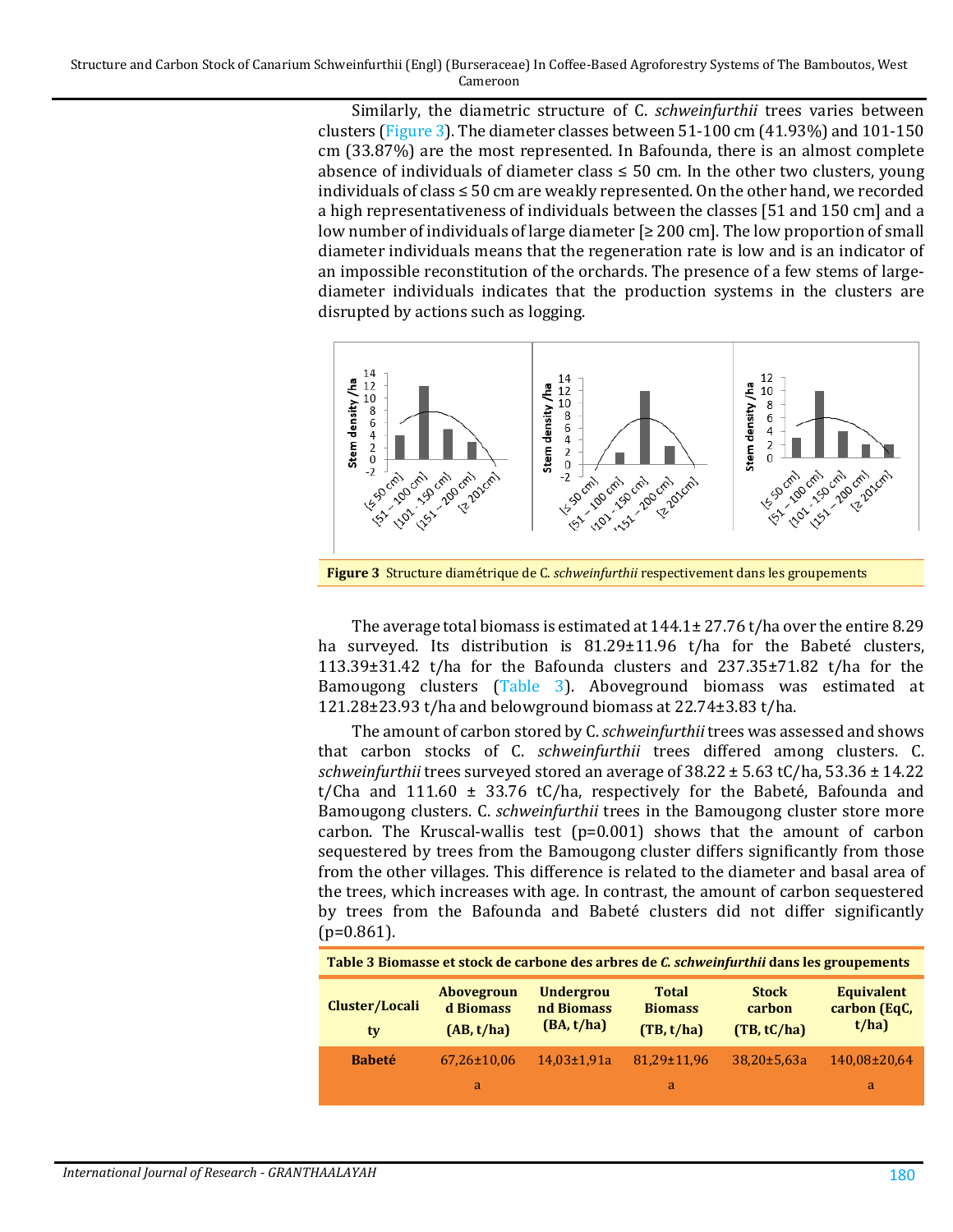| <b>Bafounda</b>  | 94.85±26.97      | $18,54\pm4,57a$    | $113,39\pm31,4$ | $53,29 \pm 14,82$ | $195.39 \pm 54.35$ |
|------------------|------------------|--------------------|-----------------|-------------------|--------------------|
|                  | a                |                    | 2a              | <sub>a</sub>      | a                  |
| <b>Bamougong</b> | $201,72\pm 62,0$ | $35.63 \pm 9.76 b$ | 237.35±71.8     | $111.55 \pm 33.7$ | 409,01±123,7       |
|                  | 6b               |                    | 2b              | 6b.               | .6b                |

Values on the same column with the same letter are not significantly different at 5%

#### **4. DISCUSSION**

In Bamboutos Division, *Canarium schweinfurthii* is a widespread species in the agrarian space of the Division. It is protected and/or conserved in plantations by the populations. A total of 62 trees of C. *schweinfurthii* were observed in the coffee plantations of the Babeté, Bafounda and Bamougong clusters on a total area of 8.29 ha. The average total density was 7.47±2.68 plants/ha with the highest density observed in Bamougong (9.97  $\pm$  5.16 plants/ha). This high density is justified by the fact that this village is located in rural area of the Western Highlands of Cameroon and the others in the urban (Babeté) and peri-urban (Bafounda) areas. This corroborates the observations made by [Manga et al. \(2013\)](#page-11-9) who found that in the Western Highlands of Cameroon, C. *schweinfurthii* was very present in coffee farms. Similarly, this result could be explained by the interest that farmers have in this species in the locality despite the abandonment of coffee plantations due to the drop in sale prices.

Analysis of the stem structure of C. *schweinfurthii* in coffee plantations showed a bell-shaped pattern, with the mode in class 21- 30 in the 3 clusters. Smaller trees (height < 20 m) were almost absent in all studied clusters. Similarly, the diametric structure of trees in each cluster showed a low representativeness of small diameter individuals ( $\leq 50$  cm) and large trees ( $\geq 200$  cm). This structuring of trees observed by diameter and height class shows a near absence of young individuals in the fields and therefore could indicate a difficulty of both natural and artificial regeneration of this species in the study area. This result could be explained by the difficulties faced by farmers in obtaining seedlings due to its low germination capacity. In addition, the late fruiting and non-productivity of some trees considerably discourages farmers from introducing them into the fields and, consequently, they limit themselves to protecting the wild species present on the farms and refrain from taking planting initiatives. These results justify those obtained by [Njoukam](#page-11-11)  [\(1997\)](#page-11-11) who showed that the intensification of its production was hampered by the low germinative potential of its seeds, in addition to a low aptitude for cuttings and layering. Similarly, [Njoukam and Peltier \(2002\)](#page-11-10) showed that the dioeciousness of Aiélé was a handicap for its propagation in rural areas because when transplanting a seedling from the seed, the farmer cannot know whether it is a male or female plant. In addition, the large size of the trees is a constraint for the exploitation of its fruits by the farmers. Indeed, this difficulty has favored the emergence of a new category of actors represented by professional climbers in the secto[r Tsewoue et al.](#page-12-8)  [\(2019\).](#page-12-8) The latter generally serve as intermediaries between producers and traders and take charge of harvesting and purchasing all fruit production. This strategy contributes to significantly reduce the income generated by the sale of the fruits to the climber and in turn the interest of the species for the local farmers.

Biomass and carbon stocks are essential for the implementation of climate change mitigation strategies, particularly the mechanism for reducing emissions from deforestation and degradation (REDD+). Over the entire study area, carbon stock estimates are 203.04 tC/ha with a total biomass amount of 432.03 t/ha. These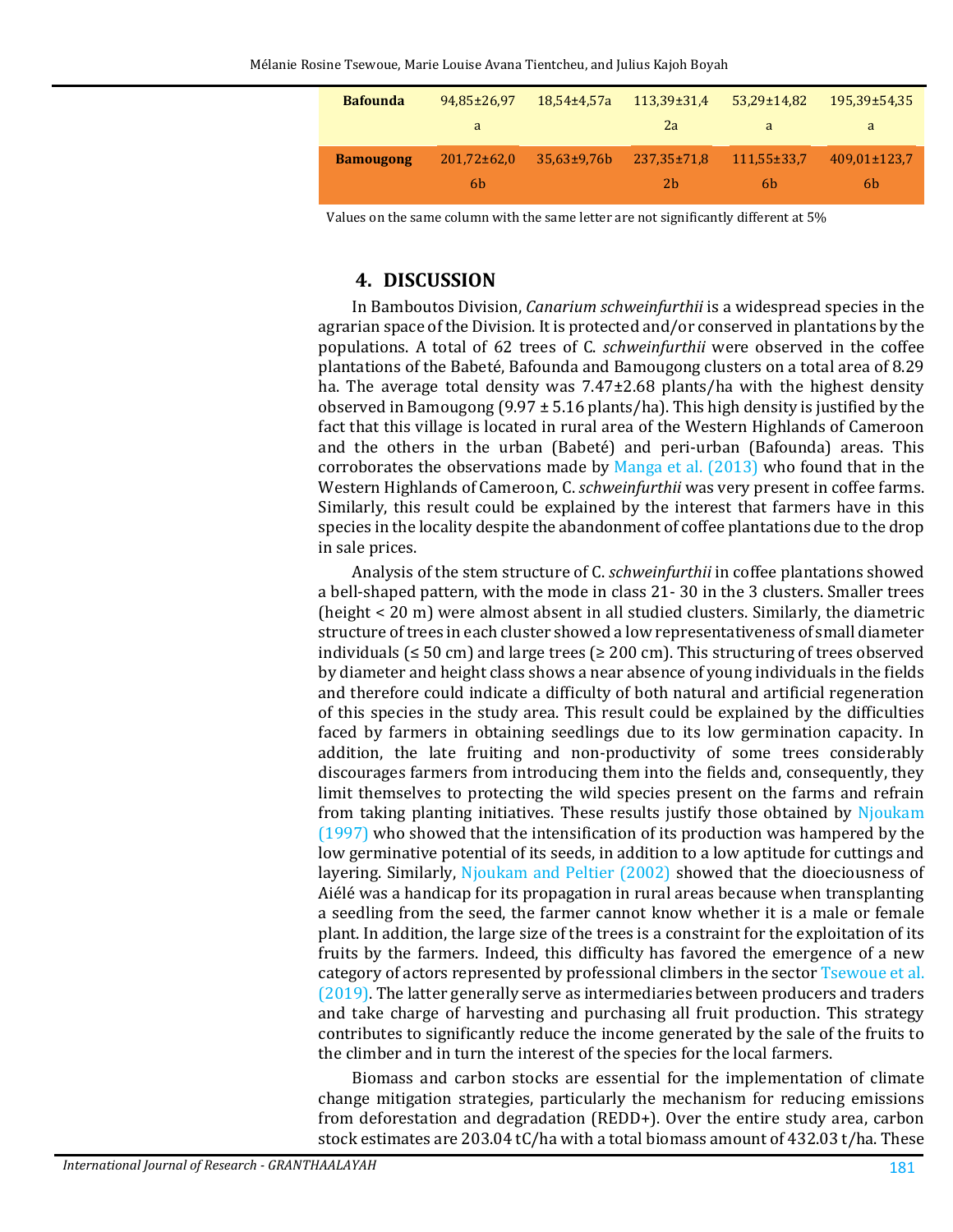> results show that Aiélé has a high potential for carbon sequestration in coffee farms. The carbon stock is higher in the Bamougong group than in the other two clusters. The high biomass values obtained could be explained by the high representation of large trees in the locality. These values are much higher than those obtained by [Albrecht and Kandji \(2003\)](#page-9-0) on other agroforestry species such as *Tephrosia candida, Grevillia robusta, Eucalyptus saligna* and *S. sesban*. However, these results are lower than those obtained by [Atiojio \(2012\)](#page-10-9) on *Dacryodes edulis*, which showed that the species could sequester up to 317 tons of C02 /ha at only 11 years of age. Indeed, carbon storage is proportional to the amount of tree biomass and several factors can influence its storage. Carbon fluxes exhibit significant spatial variability, mainly related to variability in soil-climate conditions, management patterns, vegetation types, and use patterns [Ago \(2016\),](#page-10-10) [Kombate](#page-11-6) et al. (2019). A variety of factors influence the variability of tree biomass. In tropical rainforests, a tree's biomass is primarily influenced by trunk diameter, crown diameter, and wood density [Henry](#page-11-12)  [\(2010\).](#page-11-12) The capacity of a system to store carbon depends mainly on the forest species that compose it and the diameter classes of the trees; environmental factors and tree-specific factors [Tsoumou et al. \(2016\),](#page-12-9) [Temgoua et al. \(2018\).](#page-12-4) Environmental factors that may influence carbon uptake by Aiélé in Bamboutos coffee plantations would include topography, plant distribution, soils, system management, pest tolerance, age, structure and land use type. Some of these factors are tree-specific that may affect carbon storage and even the growth strategy of the species [Kombate et al. \(2019\).](#page-11-6)

### **5. CONCLUSION AND RECOMMENDATIONS**

The agrarian landscape in Bamboutos Division is marked by the presence of several introduced and/or conserved trees, including the Aiélé (Black fruits tree), which, because of its highly developed crown, is easily recognized and well known by the population. The diametric structure of the species remains dominated by large diameter and tall stands. The species in coffee plantations is aging with a near absence of young individuals. These trees contribute to climate regulation through their capacity to store carbon, which is a service recognized and valued for the reduction of greenhouse gas emissions (GHG) and therefore mitigation of global warming. However, the degradation of coffee plantations and the resulting mutations could negatively affect the representation of the species in the agrarian space of the Division. The protection and survival of this species in this locality requires the sensitization and training of farmers on the management methods of the species. However, the revival of coffee farming promoted by the Cameroonian government also constitutes an asset for the conservation of the species.

### **6. ACKNOWLEDGEMENTS**

We would like to thank the African Network for Education in Agriculture, Agroforestry and Natural Resources (ANAFE) for funding, the World Agroforestry Centre (ICRAF) Yaoundé for supervision and the people of Bamboutos for their hospitality.

### **REFERENCES**

<span id="page-9-0"></span>Albrecht, A. & Kandji, T.S. (2003). Carbon sequestration in tropical agroforestry systems agriculture. Ecosystems and Environment., 99(1): 15-27. Retrieved from [https://doi.org/10.1016/S0167-8809\(03\)00138-5](https://doi.org/10.1016/S0167-8809(03)00138-5)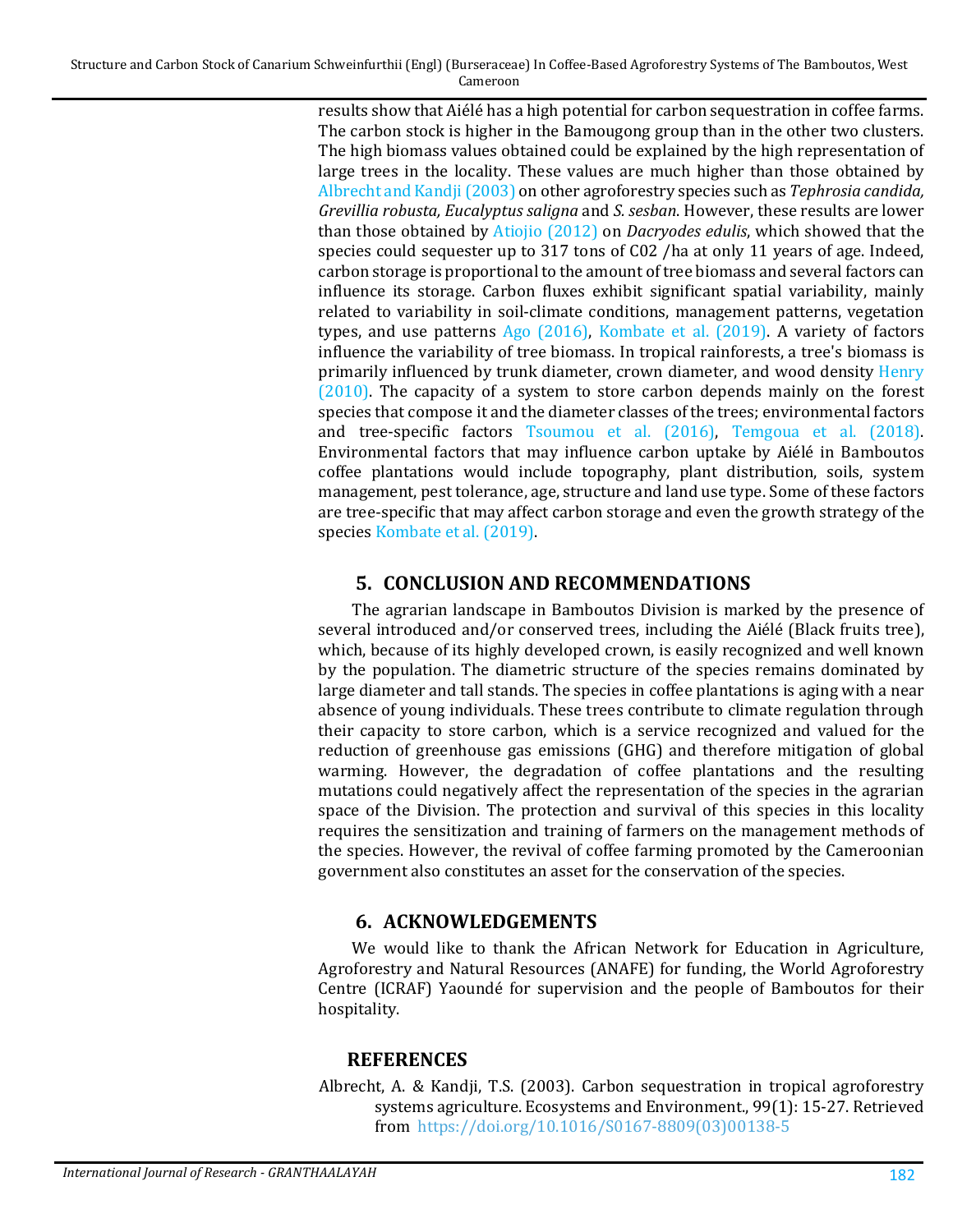- <span id="page-10-10"></span>Ago, E.E. (2016). Dynamique des flux de carbone entre l'atmosphère et des écosystèmes ouest-africains : cas des forêts et savanes sous climat soudanien au Bénin. Université de Liège, Gembloux, Belgique, 45p. Retrieved from <http://hdl.handle.net/2268/192739>
- <span id="page-10-3"></span>Annonymous. (2012). Statistique de Production Nationale de Café au Cameroun. ONCC : Douala, Cameroun, 202p.
- <span id="page-10-2"></span>Atangana, A.; Khasa, D., Chang, S. & Degrande, A. (2014). Agroforesterie tropicale. Département de Sciences du bois et de la forêt, Université Laval, Canada, 412p.
- <span id="page-10-9"></span>Atiojio, E. (2012). Influence du type de propagules de Dacryodes edulis sur les caractéristiques morphologiques des arbres et leur capacité de séquestration du carbone : Implications pour les opportunités de payement des services environnementaux. Mémoire de fin d'étude présenté en vue de l'obtention du diplôme d'Ingénieur de Conception des Eaux, Forêts et<br>Chasses. FASA, Université de Dschang, 99p. Retrieved from de Dschang, 99p. Retrieved from [https://agris.fao.org/agris-](https://agris.fao.org/agris-search/search.do?recordID=QN2019001259440)

[search/search.do?recordID=QN2019001259440](https://agris.fao.org/agris-search/search.do?recordID=QN2019001259440)

- <span id="page-10-8"></span>Chave, J., Réjou-Méchain, M., Búrquez, A., Chidumayo, E., Colgan, M.S., Delitti, W.B.C., Duque, A., Eid, T., Fearnside, P.M., Goodman, R.C., Henry, M., Martínez-Yrízar, A. & Mugasha, W. (2014). Improved allometric models to estimate the aboveground biomass of tropical trees. Global Change Biology., 20 : 3177- 3190. Retrieved from <https://doi.org/10.1111/gcb.12629>
- <span id="page-10-4"></span>CTFT. (1989). Techniques sylvicoles de conduite des peuplements forestiers en Afrique. Ministère de la Coopération 3e édition. 565p.
- <span id="page-10-6"></span>Dourma, M., Batawila, K., Wala, K., Kokou, K., Bellefontaine, R., Foucault, B.D. & Akpagana, K. (2011). Régénération naturelle des peuplements à Isoberlinia spp. en zone soudanienne au Togo. Acta Botanica Gallica., 156 (3):415 - 425. Retrieved from <https://doi.org/10.1080/12538078.2009.10516167>
- <span id="page-10-1"></span>Etchiké, D.A.B., Mapongmetsem, P.M. & Ngassoum, M.B. (2017). Phytodiversité et stock de carbone dans les agroforêts de l'écotone du Mbam et Inoubou au Cameroun. Journal of Experimental Biology., 11(1) :9-22. Retrieved from <https://doi.org/10.4314/cajeb.v11i1.2>
- Groupe d'Experts Intergouvernemental sur l'Evolution du Climat (GIEC). (2006). Guide pour l'inventaire national des gaz à effet de serre; agriculture, foresterie et autre usage des terres. Institute for Global Environnemental Strategies 4 : 46-52.
- <span id="page-10-7"></span>Glèlè Kakaî, R., Bonou, W. & Lykke, M.A. (2016). Approche méthodologique de construction et d'interprétation des structures en diamètre des arbres. Annales des sciences Agronomiques 20 spécial Projet Undesert-UE, p 99- 112.
- <span id="page-10-5"></span>Hairiah, K., Dewi, S., Agus, F., Velarde, S., Ekadinata, A., Rahayu, S. & van Noordwijk, M. (2010). Measuring carbon stocks across land use systems: A Manual. Bogor, Indonesia. World Agroforestry Centre (ICRAF), SEA Regional Office. 154p.
- <span id="page-10-0"></span>Honvou, S.H.S., Aboh, B.A., Sewade, C., Teka, O., Gandounou, B.C., OUMOROU, M. & Sinsin, B. (2021). Diversité floristique, structure et distribution des groupements végétaux des parcours d'accueil des transhumants dans la basse et moyenne vallée de l'Ouémé au Benin, Int. J. Biol. Chem. Sci., 15(1) : 81-96. Retrieved from <https://doi.org/10.4314/ijbcs.v15i1.8>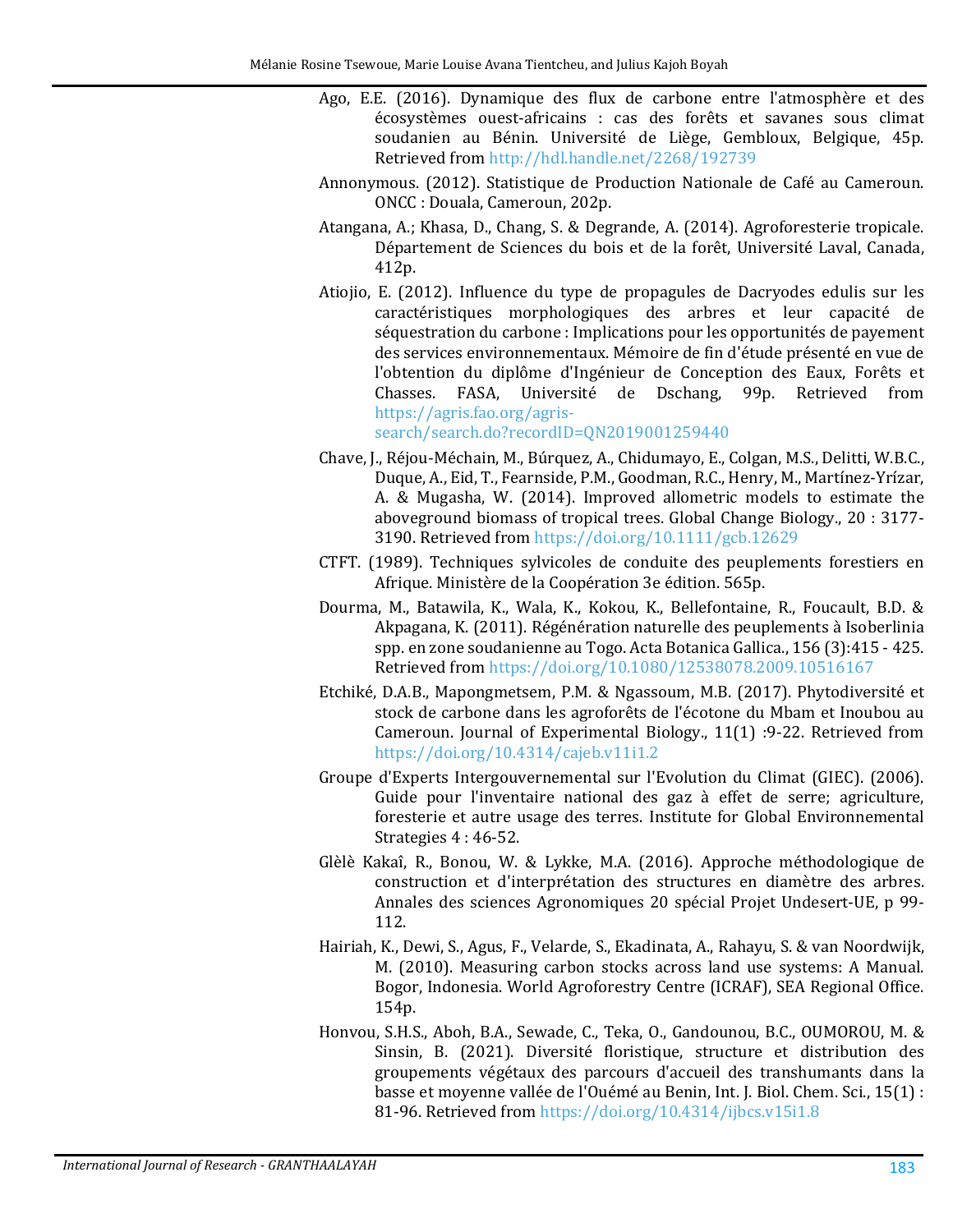- <span id="page-11-12"></span>Henry, M. (2010). Carbon stocks and dynamics in Sub Saharan Africa. Doctor of Philosophy, Paris Institute of Technology for Life, Food and Environmental Sciences (AgroParisTech) & The University of Tuscia. 16p.
- <span id="page-11-3"></span>Jagoret, P., Kwesseu, J., Messie, C., Michel-Dounias, I. & Malézieux, E. (2014). Valeurs d'usage des ligneux utilisés en agroforesterie : les cacaoyères du Centre-Cameroun. Bois et Forêts des Tropiques., 321: 45-54. Retrieved from <https://doi.org/10.19182/bft2014.321.a31217>
- <span id="page-11-5"></span>Kumar, B.M. & Nair, P.K.R. (2011). Carbon sequestration potential of agroforestry systems: opportunities and challenges. Advances in Agroforestry 8 Springer., 307p. Retrieved from [https://doi.org/10.1007/978-94-007-](https://doi.org/10.1007/978-94-007-1630-8) [1630-8](https://doi.org/10.1007/978-94-007-1630-8)
- <span id="page-11-6"></span>Kombate, B., Dourma, M., Folega, F., Woegan, A.Y., Wala, K. & Akpagana, K. (2019). Structure et potentiel de séquestration de carbone des formations boisées du plateau Akposso en zone sub-humide au Togo. Afrique Science., 15(2) : 70-79. Retrieved from<http://www.afriquescience.net/AS/15/7.pdf>
- <span id="page-11-0"></span>Lounang, T.F.C., Tchagang, N.E.R., Youta, H.J. & Grozavu, A. (2012). Problématique de la conservation des formations végétales residuelles à Batoufam dans les Hautes Terres de l'Ouest Cameroun, Scientific Annals of "Alexandru Ioan Cuza" University Of Iaşi, Romania., 58(2): 89-104. Retrieved from <https://core.ac.uk/download/pdf/268087209.pdf>
- <span id="page-11-9"></span>Manga, M.A., Akoa, A., Abolo, D., Mbang, A.A., Mouen, B.J, Nomo, B.L. & Akume, N.D. (2013). Structure et composition floristique des agroforêts à base de caféiers Arabica (Coffea arabica L.) dans les hauts plateaux de l'Ouest du Cameroun, International Journal of Biology and Chemistry., 7(4) :1474- 1489. Retrieved from <https://doi.org/10.4314/ijbcs.v7i4.5>
- <span id="page-11-2"></span>Mapongmetsem, P.M., Etchiké, D. & Ngassoum, M.B. (2016). Conservation et valorisation de la biodiversité dans les forêts de la zone périurbaine de la ville Bafia (Région du centre au Cameroun). Revue scientifique et technique Forêt et Environnement du Bassin du Congo., 6 : 60-69. Retrieved from <https://core.ac.uk/download/pdf/144773496.pdf>
- <span id="page-11-4"></span>Montagnini, F. & Nair, P.K.R. (2004). Carbon sequestration: an underexploited environmental benefit of agroforestry systems. Agroforestry Systems 61 :281-295. Retrieved from [https://doi.org/10.1007/978-94-017-2424-1\\_20](https://doi.org/10.1007/978-94-017-2424-1_20)
- <span id="page-11-8"></span>Nair, P.K.R., Kumar, B.M. & Nair, V.D. (2009). Agroforestry as a strategy for carbon sequestration. J Plant Nutr Soil Sci., 172 :10-23. Retrieved from <https://doi.org/10.1002/jpln.200800030>
- <span id="page-11-11"></span>Njoukam, R. (1997). Effets de différents prétraitements sur la germination des semences de l'aiélé (Canarium schweinfurthii Engl.). Revue Sciences et Techniques, Série Agronomie et Zootechnie. 3 (4) : 67-81.
- <span id="page-11-7"></span>Njoukam, R. (1998). Germination des semences et croissance de l'aiélé (Canarium schweinfurthii Engl.) en plantation. In Kapseu, C. & Kayem, J. (éds) : Actes du 2ème séminaire international sur la valorisation du safou et d'autres oléagineux non conventionnels, 3-5 décembre, Ngaoundéré, Cameroun. P: 185-192.
- <span id="page-11-10"></span>Njoukam, R. & Peltier, R. (2002). L'aiélé (Canarium schweinfurthii Engl.) : Premier essai de plantation dans l'Ouest du Cameroun. Fruits., 57 (04) : 239-248. Retrieved from <https://doi.org/10.1051/fruits:2002021>

<span id="page-11-1"></span>Njoukam, R., Temgoua, L. & Peltier, R. (2008). Dans l'Ouest-Cameroun, les paysans ont préservé les arbres dans leurs champs, pendant que l'Etat laissait brûler ceux qu'il avait plantés dans ses réserves. International IUFRO Conference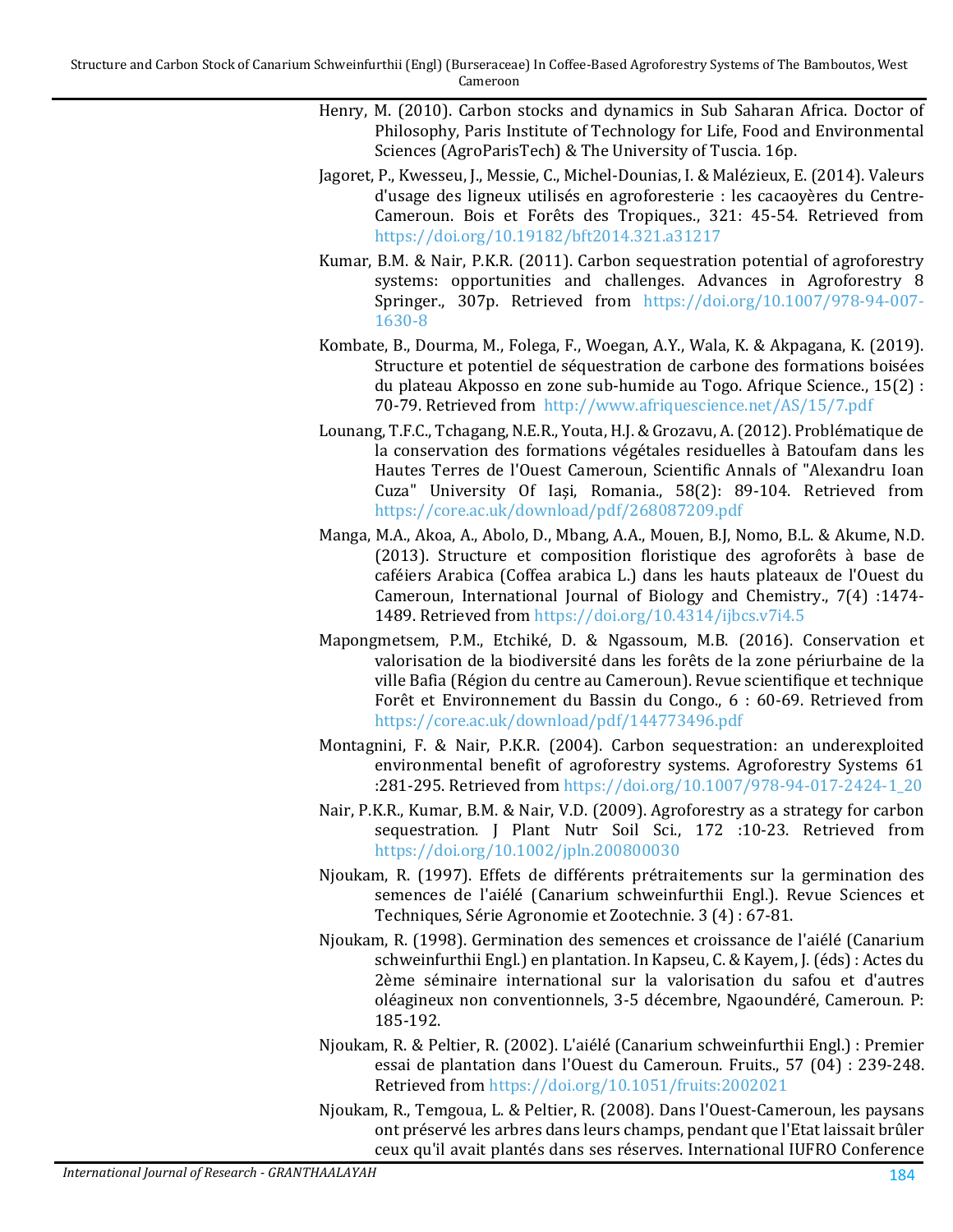on Traditional Forest-related Knowledge and Sustainable Forest Management in Africa, Accra, Ghana, p :14-17. Retrieved from [https://agritrop.cirad.fr/547325/1/document\\_547325.pdf](https://agritrop.cirad.fr/547325/1/document_547325.pdf)

- Plan Communal de Développement (PCD). (2013). Plan de la commune de Mbouda réalisé par l'Appui au Développement Intégral sur le financement du Programme National de Développement Participatif (PNDP), 316 p. Retrieved from <https://tel.archives-ouvertes.fr/tel-02937356/>
- <span id="page-12-1"></span>Saj, S., Jagoret, P. & Todem Ngogue, H. (2013). Carbon storage and density dynamics of associated trees in three contrasting Theobroma cacao agroforests of Central Cameroon. Agroforestry Systems., 87: 1309-1320. Retrieved from <https://doi.org/10.1007/s10457-013-9639-4>
- <span id="page-12-2"></span>Saj, S., Durot, C., Mvondo-Sakouma, K., Tayo Gamo, K. & Avana-Tientcheu, M.L. (2017). Contribution of companion trees to long-term tree conservation, carbon storage and agroforest sustainability: a functional analysis of the diversity in cacao plantations of Central Cameroon. International Journal of Agricultural Sustainability., 15: 282-302. Retrieved from Sustainability., <https://doi.org/10.1080/14735903.2017.1311764>
- <span id="page-12-5"></span>Schoeneberger, M.M. (2009). Agroforestry: working trees for sequestering carbon on agricultural lands. Agroforestry Systems., 75 : 27-37. Retrieved from <https://doi.org/10.1007/s10457-008-9123-8>
- <span id="page-12-6"></span>Tchatchouang, L.F.C, Djomo, C.C, Tajeukem, V.C, Djibrillia, P. & Happi, Y.J. (2018). Diversity, structure and carbon stocks from three pools in the Kouogham sacred forest, hedgerows and Eucalyptus plantations in the Batoufam locality (West Cameroon). Applied Ecology and Environmental Sciences., 6(4) : 160-169. Retrieved from <https://doi.org/10.12691/aees-6-4-7>
- <span id="page-12-7"></span>Tchouamo, I.R., Tchoumboue., Simonet, M.A. & Pinta, J.Y. (2000). La commercialisation des fruits de l'aiélé (Canarium schweinfurthii Engl) dans les hautes terres de l'Ouest du Cameroun. La Rivista Italiano Delle Sostance<br>Grasse., 77(10) : 677-680. Retrieved from http://pascal[http://pascal](http://pascal-francis.inist.fr/vibad/index.php?action=getRecordDetail&idt=869658)[francis.inist.fr/vibad/index.php?action=getRecordDetail&idt=869658](http://pascal-francis.inist.fr/vibad/index.php?action=getRecordDetail&idt=869658)
- <span id="page-12-4"></span>Temgoua, L.F., Dongmo, W., Nguimdo, V. & Nguena, C. (2018). Diversité Ligneuse et Stock de Carbone des Systèmes Agroforestiers à base de Cacaoyers à l'Est Cameroun. Journal of Appied Biosciences., 122 : 12274-12286. Retrieved from <https://doi.org/10.4314/jab.v122i1.7>
- <span id="page-12-3"></span>Temgoua, L.F, Momo, S.M.C & Boucheké, R.K. (2019). Diversité floristique des ligneux des systèmes Agroforestiers cacaoyers du Littoral Cameroun: cas de l'Arrondissement de Loum. European scientific Journal., 15(9) : 62-83. Retrieved from <https://doi.org/10.19044/esj.2019.v15n9p62>
- <span id="page-12-0"></span>Tsewoue, M.R. (2013). Contribution de Canarium schweinfurthii (Engl) (Burseraceae) aux services écosystémiques des agroforêts caféières du Département de Bamboutos (Ouest, Cameroun). Thèse master, Université de Dschang, p 96.
- <span id="page-12-8"></span>Tsewoue, M.R, Avana, T.M.L. & Tchoundgjeu, Z. (2019). Etude ethnobotanique et contribution de Canarium schweinfurthii (Engl) (Burseraceae) aux services écosystémiques des agroforêts à base de caféiers dans le Département de Bamboutos (Ouest, Cameroun). Journal of Applied Biosciences., 135: 13808- 13820. Retrieved from <https://doi.org/10.4314/jab.v135i1.7>
- <span id="page-12-9"></span>Tsoumou, B., Lumandé, K., Kampé, J. & Nzila, J. (2016). Estimation de la quantité de Carbone séquestré par la Forêt Modèle de Dimonika (Sud-ouest de la République du Congo). Revue Scientifique et Technique Forêt et